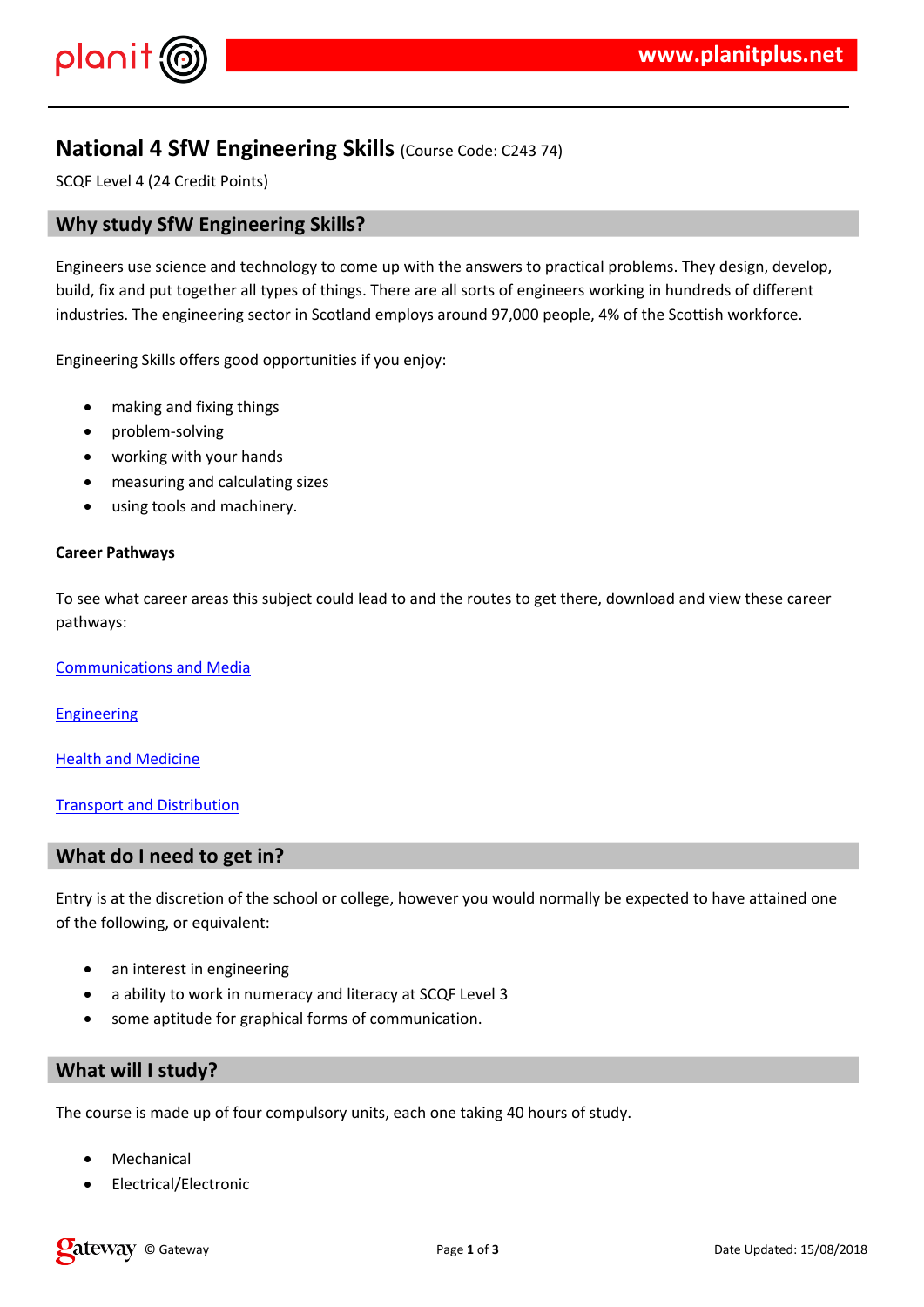



- Fabrication
- Manufacture and Assembly

You will learn about

- the tools, equipment and materials needed to make a product from metal
- basic fitting skills including measuring, marking, cutting, shaping, drilling and tapping
- testing, evaluating and reporting on a product you have made and assembled
- welding and joining techniques

Where will I take the course?

- You will usually train at a local college. Training sessions will take place for a set number of hours and weeks during term time.
- You will have to wear appropriate Personal Protective Equipment (PPE) on this course, for example: safety footwear (boots or shoes with steel toe caps), safety glasses and a boiler suit or overalls.

Work experience/placements

- You may be able to arrange a related work experience placement by speaking to your pastoral care or guidance teacher in school.
- You may be able to visit individual companies or hear about the industry from visiting speakers.

### **How will I be assessed?**

Assessment will be based on a range of practical activities in real or simulated workplace settings. Tutors will observe and keep records of your work. Some assessment may be done online using an e-portfolio system.

# **Study Materials**

# **What can I go on to next?**

### Employment /Training

 A Modern Apprenticeship leading to a Scottish Vocational Qualification (SVQ) at SCQF Levels 5 to 6 in engineering such as Fabrication and Welding Engineering, Mechanical Manufacturing Engineering or Performing Engineering Operations.

Further/Higher Education

 A one year full time National Certificate (NC) or National Qualification (NQ) in engineering such as Engineering, Engineering Practice or Practical Engineering Skills at a local college of further education.

You may be able to progress to: